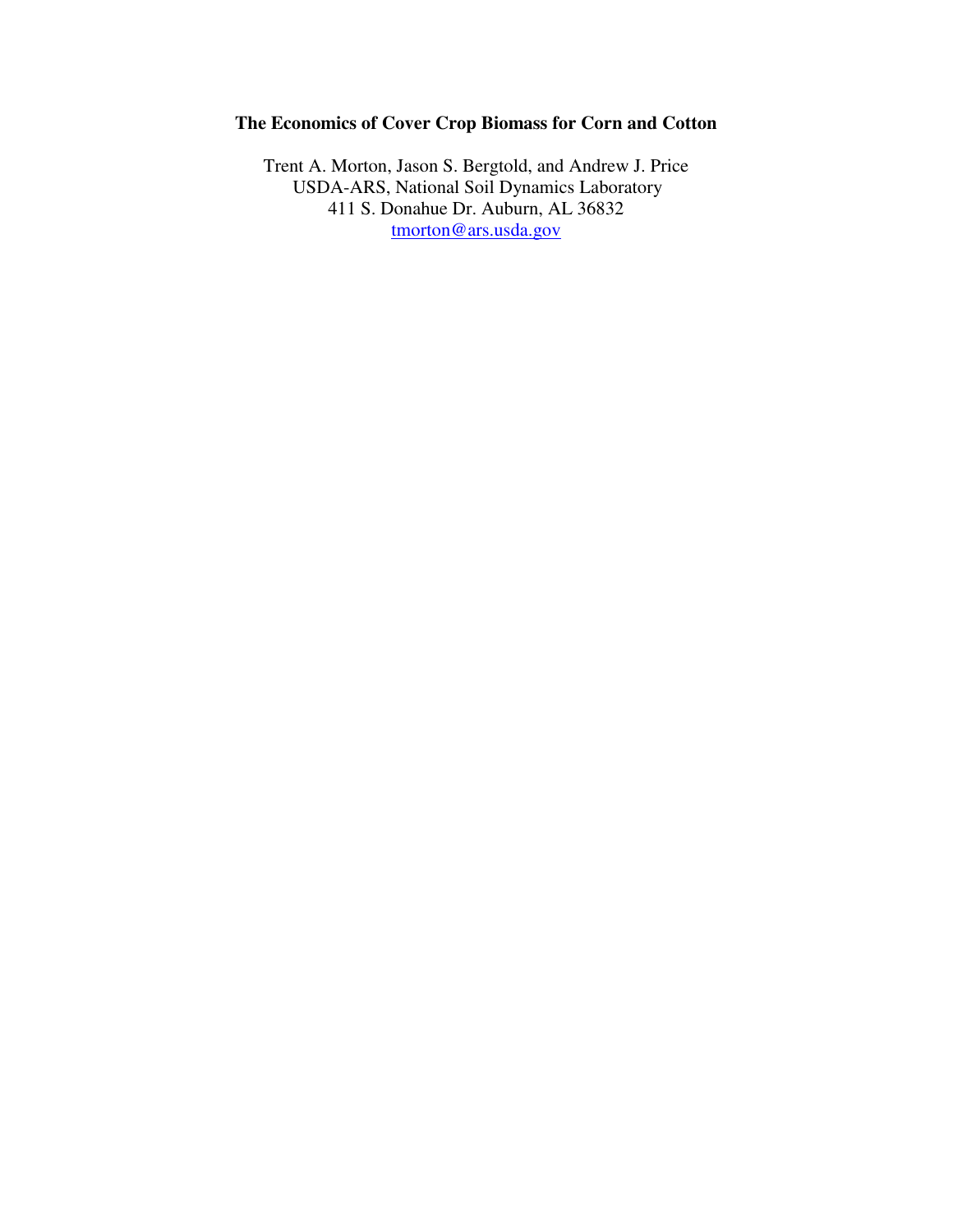## **The Economics of Cover Crop Biomass for Corn and Cotton**

## **Abstract**

The inclusion of cover crops into cropping systems brings both direct and indirect costs and benefits to the farm. A myriad of studies have examined the economic benefits of cover crops in multiple cropping systems by comparing them to systems without cover crops. To date, economic research pertaining to the economic impact of the level of cover crop biomass has yet to be examined. Thus, the purpose of this paper was to assess the economic impact of different amounts of biomass associated with growing high residue cover crops in a corn-cotton conservation tillage system. An experiment examining planting and termination dates of cover crops and its effects on cover crop biomass, cash crop yields and weed suppression in corncotton conservation systems was conducted at two sites in Alabama and one site in Florida. A mathematical model incorporating the direct and indirect effects of cover crops, such as weed suppression and provision of nitrogen to the soil, was estimated using the experimental data. Findings suggest that rye and crimson clover cover crops used in a conservation tillage system can, in fact, be profitable to a farmer if managed properly and if economically viable levels of biomass are obtained from the cover crops. Taking into account potential cost savings, the minimum amount of cover crop biomass needed to be profitable for rye prior to cotton was 4,897 lbs per acre and for crimson clover prior to corn was 2,680 lbs per acre.

## **Introduction**

 Most cotton (*Gossypium hirsutum)* and corn (*Zea Mays* L.) producers in the Southeast have customarily grown their crops utilizing conventional tillage methods. However, as a result of soil degradation and other problems caused by conventional tillage, many farmers have shifted their practices to include conservation tillage systems such as no-till or reduced tillage along with the addition of a winter cover crop.

 The inclusion of cover crops in cropping systems brings both direct and indirect costs and benefits. Cover crops can help alleviate drought stress by increasing infiltration rates and soil moisture content. In addition, cover crops can improve soil quality by helping to relieve soil compaction, improve soil organic matter and reduce soil erosion (Reeves, 1994; Sustainable Agriculture Network, 1998). Other benefits can include weed suppression, protecting water quality, increasing nutrient cycling efficiency, and potentially improving cash crop productivity. Costs of using cover crops can include increased direct costs for planting and management, loss in crop revenue if cover crops interfere with cash crop production (e.g. hair-pinning), slow soil warming, and difficulties in predicting N mineralization (Snapp et al., 2005). All of these elements have the potential to increase or decrease yields and the profitability of crop enterprises.

Many studies have examined the costs and benefits of cover crops. However, the purpose of this paper is to assess the economic impact of the amount of biomass or residue associated with growing high residue cover crops in conservation tillage systems. Mathematical models were developed to quantify the amount of rye (*Secale cereale* L.) and crimson clover (*Trifolium Incarnatum* L.) biomass required for cotton and corn enterprises to be economically viable when a cover crop is planted. In addition, economically optimal planting and termination dates for these cover crops were determined.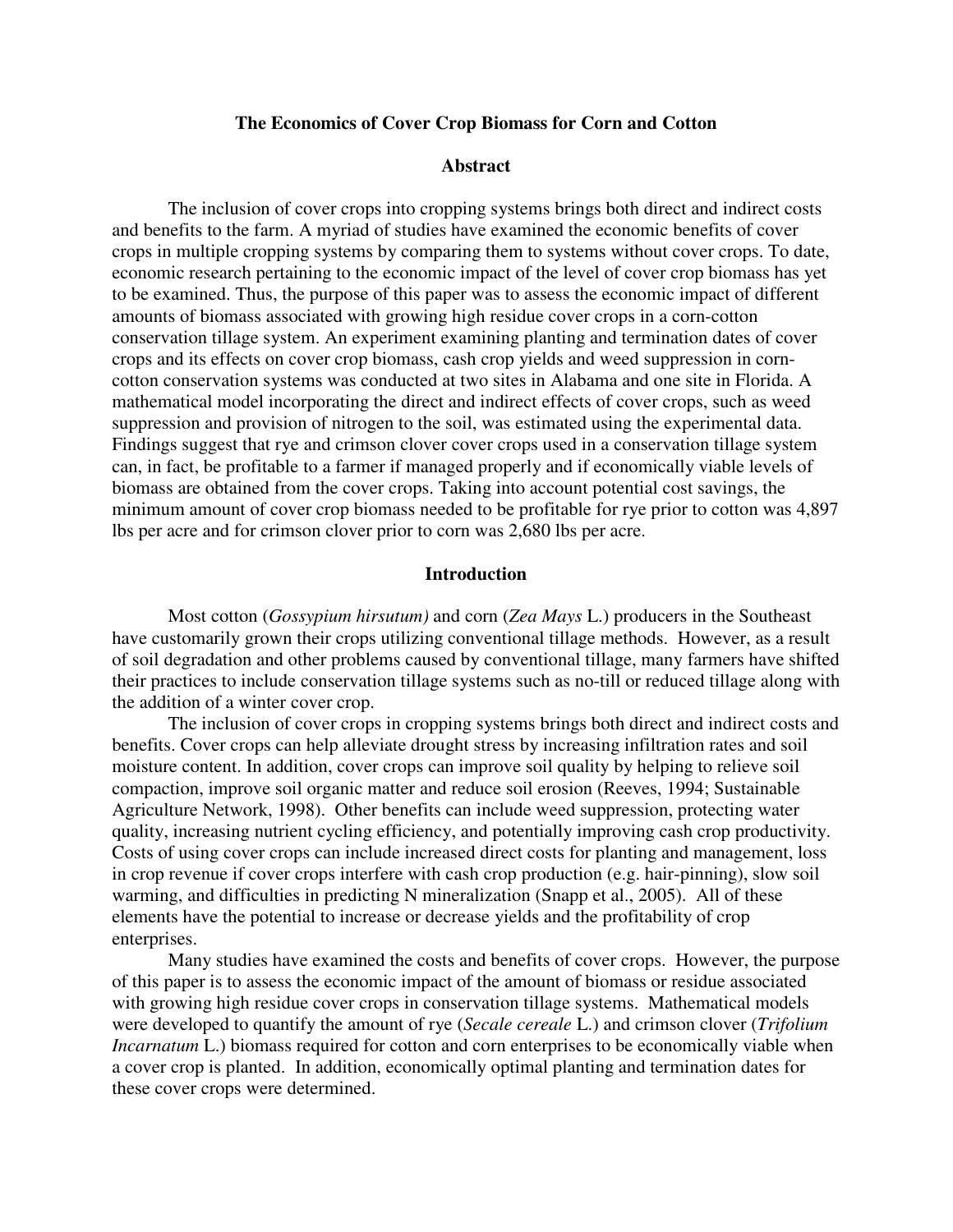### **Materials and Methods**

## *The Experiment and Data*

An ongoing corn-cotton conservation tillage system experiment examining different planting and termination dates for winter cover crops was established at two locations in Alabama and one location in Florida, beginning in 2003. For the purpose of this paper, only the 2005 data from the experimental site at the E.V. Smith Research and Extension Center near Shorter, AL was used. This portion of the experiment is located on a Coastal Plain soil type (sandy loam), which required in-row sub-soiling prior to planting to disrupt soil compaction with minimal disturbance of the soil surface. The cropping system was a corn-cotton rotation with winter cover crops planted and terminated prior to the cash crop. Rye was planted preceding cotton; and crimson clover was planted preceding corn, both with a no-till grain drill. Five planting dates were examined for each cover crop based on the first average frost date of the year. The planting dates were: 4 weeks prior to average frost, 2 weeks prior to average frost, at average frost, 2 weeks after average frost, and 4 weeks after average frost. A mechanical roller with crimping bars was used in combination with herbicides to terminate the cover crops. Four different termination dates where examined prior to spring planting. The termination dates were 4, 3, 2, and 1 week(s) prior to spring planting. All planting and termination dates were subject to weather conditions, therefore, some dates varied slightly. The experimental set-up was as a strip plot design with planting dates along vertical strips and termination dates along horizontal strips across three replications for both corn and cotton. Each plot was 4-rows in width and both corn and cotton were present each year.

Cover crop biomass samples were taken, at termination of the cover crop, within a  $\frac{1}{4}$  m<sup>2</sup> area randomly chosen inside each plot. Weed biomass samples were taken in a  $\frac{1}{4}$  m<sup>2</sup> area randomly chosen within each plot 3 to 4 weeks after planting of the cash crop. Cash crop plant stands were taken along 10 ft. sections randomly chosen from the rows within the plots. Percent of ground cover provided by residue was measured using digital photographs of a  $\frac{1}{4}$  m<sup>2</sup> area within each plot overlaid with three randomly generated dot screens for each treatment. Each dot intersecting residue in the photograph was then counted and the total number of dots for each dot screen was averaged to determine the percentage of cover (Morrison, et. al.). Yield data was obtained from harvesting the center two rows of each plot with a plot combine and a 2-row cotton picker. The bags were then weighed from every plot of each crop and the yield data was generated from the weights.

#### *Economic Methodology*

The primary objective of most farming operations is to maximize profit. Thus, for simplicity, we assume producers are profit maximizers and are risk-neutral. In addition, stochastic conditions, such as weather, are assumed to be known a priori. Based on these assumptions, a farmer who considers planting a winter cover crop will plant that cover if the gain in revenue from planting and managing the cover to achieve a level of biomass *r* is greater than or equal to the cost of the cover crop minus savings. That is, if:

$$
p \cdot \Delta y(r) \ge c(r),\tag{1}
$$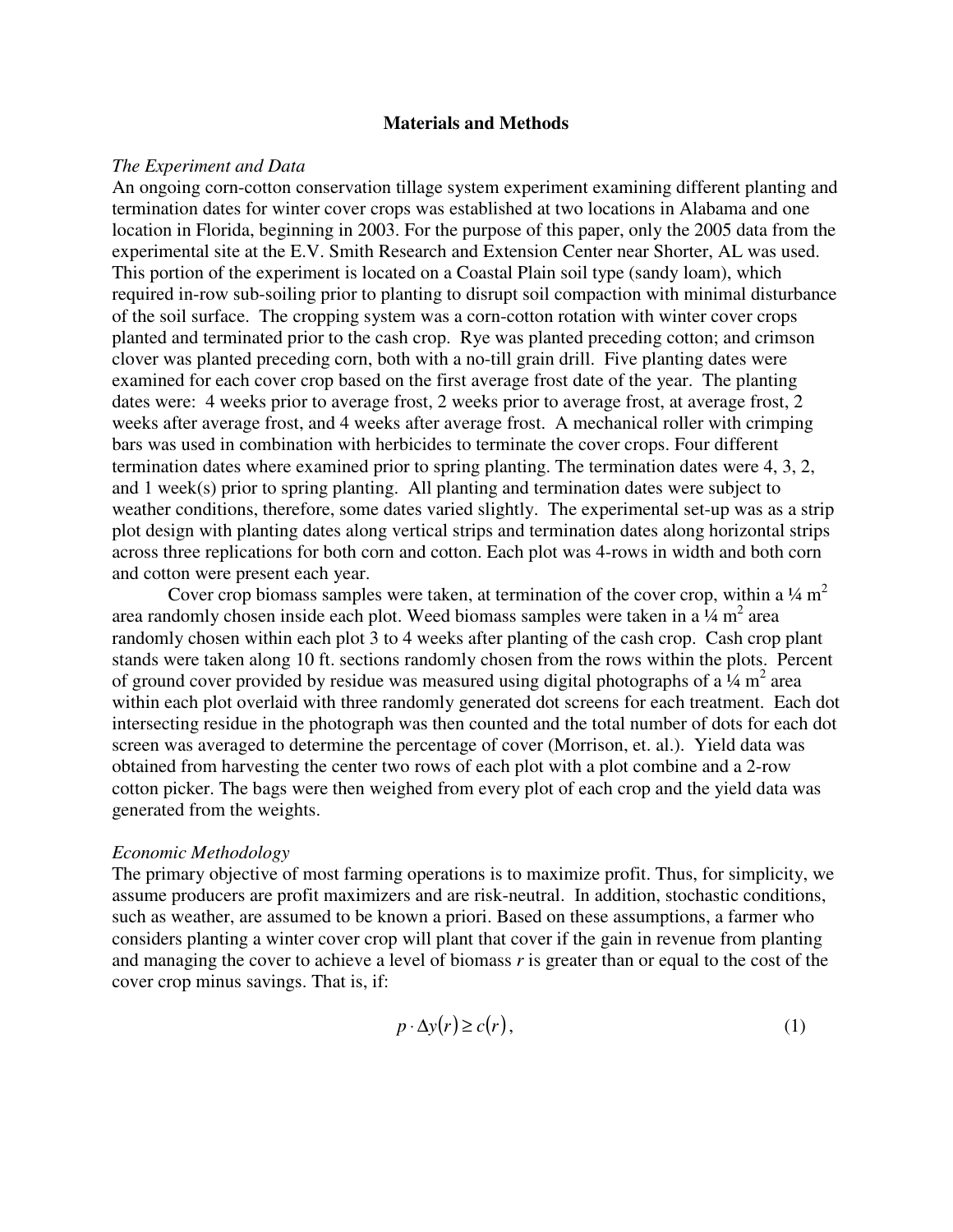where, *p* is the price of the cash crop,  $\Delta y(r)$  is the change in cash crop yield for a given level of *r*, *r* is cover crop biomass, and  $c(r)$  is a cost function that captures the cost of and potential savings from using a winter cover crop for a given level of biomass *r*. 1

## *Empirical Model*

 $\overline{a}$ 

To estimate ∆*y*(*r*) and incorporate potential indirect effects on cash crop yields from increased levels of biomass (*r*), the cash crop production model presented in figure 1 was estimated based on the experimental set-up and data available. The weed response (*w*), percent ground cover (*g*), and cash crop stand (*s*) response functions where included to incorporate the potential indirect effects that different levels of cover crop biomass may have on cash crop yields. The rye and clover biomass response functions were based on plant dates (*p*) and termination dates (*k*) of the cover crops.

 Initially, to estimate the cash crop yield response function, weed biomass, cash crop stand, and percent ground cover response functions were examined with different functional forms. These included linear, semi-log, quadratic, higher-order polynomial expansions, and translog (Chambers, 1988). The models with the best adjusted  $R^2$  and mean-square errors where chosen to use for further analysis. Models were estimated in SAS using the MIXED procedure to account for random effects due to experimental replications (Little et al., 1996). The functional form for the percent ground cover function was based on the function used by

Figure 1: Cash Crop Production Model



Note:  $z_i$ ,  $i = r, w, g, s, y$  are other relevant variables for the respective response function.

 $1$  Condition (1) is equivalent to the condition that the marginal revenue from obtaining a specified level of cover crop biomass be greater than or equal to the marginal cost.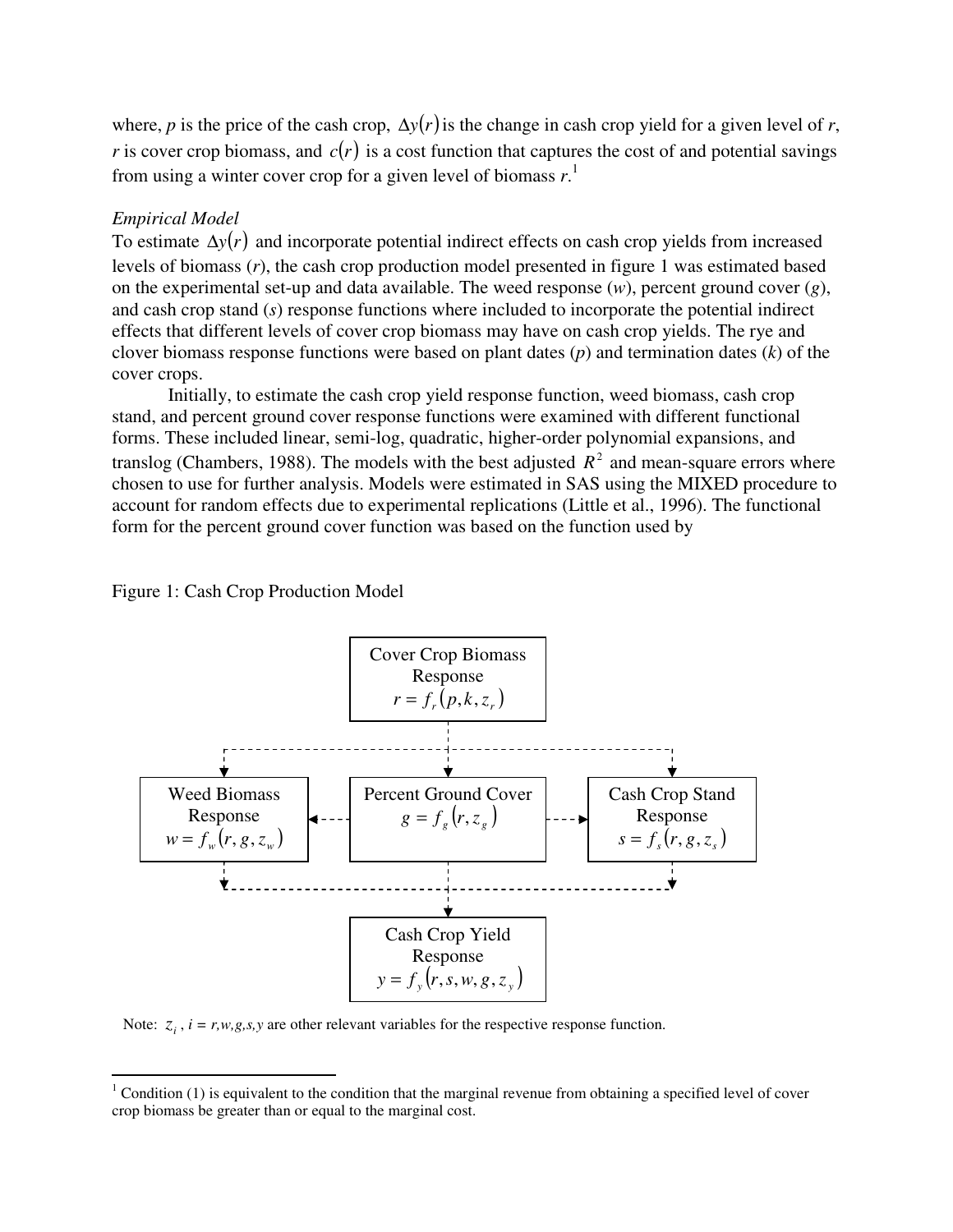Steiner et al (2000), and was estimated is SAS using the NLMIXED procedure following a similar procedure used by Knezevic, et al. (2002) to estimate critical periods for weed control. The cover crop biomass response functions were estimated in SAS using the MIXED procedure as ANOVA models with fixed effects for plant date/kill date combinations and random effects for replications. The functional forms used for the economic analyses in the paper for each of the cash crop models are presented in table 1.

Given that  $\Delta y = \partial y = \frac{\partial y}{\partial x} \partial r$ *r f*  $y = \partial y = \frac{\partial y}{\partial y} \partial$ ∂ ∂  $\Delta y = \partial y = \frac{\partial y}{\partial x} \partial r$ , condition (1) can be rewritten to incorporate the cash crop

production model in figure 1, because cash crop yield can be made to be explicitly a function of *r* by substituting the weed biomass, percent ground cover, and cash crop stand response functions into the cash crop yield response function. Then:

$$
\frac{\partial y}{\partial r} = \frac{\partial f_y}{\partial r} + \frac{\partial f_y}{\partial s} \left[ \frac{\partial f_s}{\partial r} + \frac{\partial f_s}{\partial g} \frac{\partial f_s}{\partial r} \right] + \frac{\partial f_y}{\partial w} \left[ \frac{\partial f_w}{\partial r} + \frac{\partial f_w}{\partial g} \frac{\partial f_s}{\partial r} \right] + \frac{\partial f_y}{\partial g} \frac{\partial f_s}{\partial r},\tag{2}
$$

given  $z_i$ ,  $i = r, w, g, s, y$  are strictly exogenous to the system.<sup>2</sup> Condition (2) was used to derive revenue curves with MATLAB for each cash crop (see figures 2 and 3). These revenue curves were then used for economic analyses and determining economically viable levels of cover crop biomass using condition (1). The cost function,  $c(r)$  is a fixed amount, given the level of biomass produced was determined by different planting and termination dates of the cover crop, which did not change the cost of using a winter cover crop. This is not likely always the case given different levels of nitrogen and/or seeding rates may have achieved the same objective and would have been variable. The cost function includes cost savings from potential reduced use of herbicide due to weed suppression and fertilizers for the cash crop due to the nitrogen equivalence of legumes.

## **Results and Discussion**

The functional forms and estimates for each of the response functions for both the corn and cotton models are provided in table  $1<sup>3</sup>$ . The functional forms varied for each response function from the translog the for cotton yield response function, higher order polynomial functions for weed biomass, and linear or quadratic for the rest.  $R^2$  values ranged from 0.20-0.60 and mean square error estimates were the lowest for the models examined. Using the response functions in table 1, crop revenue curves, equal to  $p \cdot \Delta y$ , were derived using condition (2) (see in figures 2 and 3).

Figure 2 provides a graphical representation of the crop revenue curve for cotton. If only the cost of planting and managing the cover crop is considered, condition (1) is satisfied at equality when 5072 lbs of rye biomass per acre are produced. That is, the change in revenue from 5072 lbs of rye biomass per acre is equal to the cost of planting and managing the rye cover

 $\overline{a}$ 

 $2^2$  Given a second order translog function was used for the cash crop yield response for the cotton model,

 $(y)$  $\frac{y}{r} = y \frac{\partial \ln(y)}{\partial r}$ *y*  $\frac{\partial y}{\partial r} = y \frac{\partial}{\partial r}$  $\frac{\partial y}{\partial y} = y \frac{\partial \ln(y)}{\partial x}$ .

*r* ∂

 $3$  The results for the rye biomass response functions are not presented due to space limitations, but are available for the authors upon request.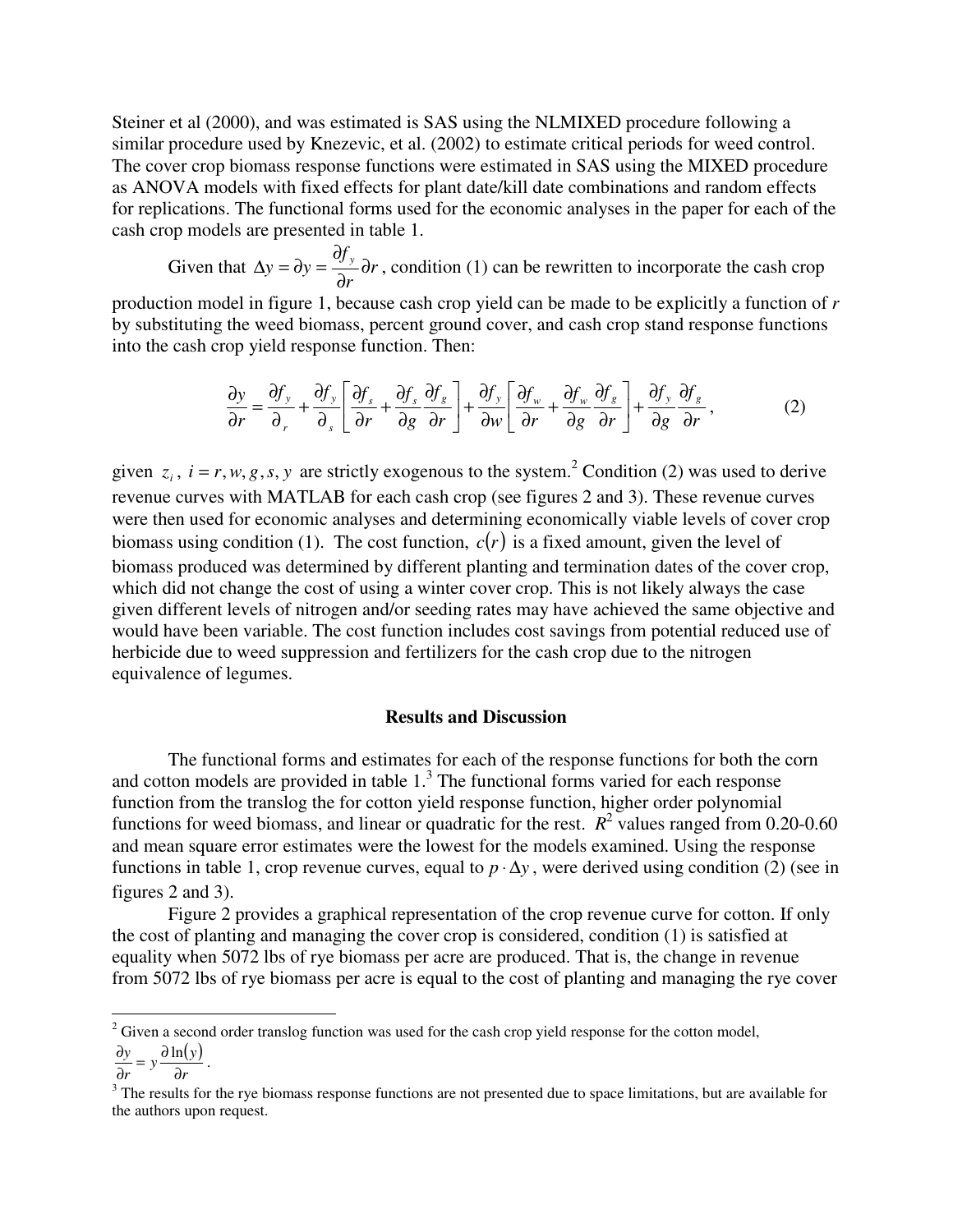

Figure 2: Cotton Revenue Curve for Different Levels of Rye Biomass

crop. This is the minimum amount of cover crop biomass needed to make it economically viable to plant. If we take into account the weed suppression benefits of the cover crop and forego using a pre-emergence herbicide, then cost savings in the amount of \$7.47 per acre can be realized, effectively reducing the economic costs of the cover crop. Taking account of this savings reduces the minimum amount of biomass needed to 4,897 lbs per acre.

Figure 3 provides a graphical representation of the crop revenue curve for corn. The figure shows that condition (1) is met with equality when 4,968 lbs. of crimson clover biomass per acre is produced. Again, this is a minimum for economic viability of using the cover crop. By taking into account pre-emergence herbicide savings, the economic costs of the cover crop can be reduced by \$7.47 requiring that only 4,029 lbs. of crimson clover biomass per acre be produced. For simplicity, we assumed that the nitrogen equivalence provided by the crimson clover was linearly related to the amount of biomass produced. At 5,000 lbs of clover biomass per acre, N equivalence was conservatively assumed to be 60 lbs per acre, equal to \$22.20 in N savings for the proceeding cash crop. Taking the cost savings of the N equivalence into account reduces the minimum amount of crimson clover biomass needed to 2680 lbs per ace.

Figure 4 illustrates the optimal planting and termination dates of rye and crimson clover for achieving maximum levels of biomass. Surface plots were estimated using SAS. Using the estimated cover crop biomass functions, we determined economically viable planting dates and termination dates for rye and crimson clover in central Alabama. In order to achieve profitable levels of rye biomass, rye needs to be planted approximately 9-10 weeks after the corn harvest (*p*2) and terminated 4 weeks before cotton is planted (*k*3). Crimson clover needs to be planted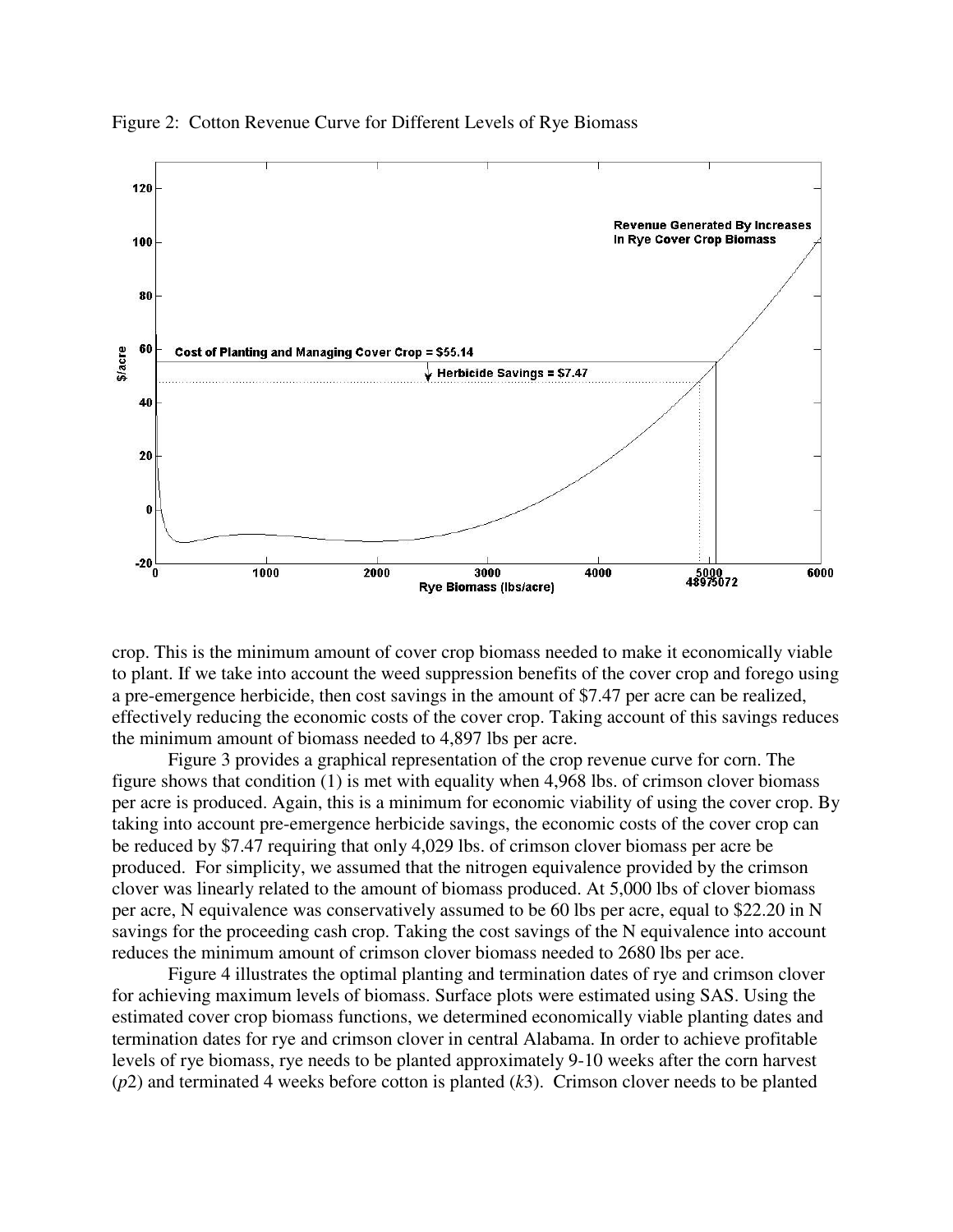

Figure 3:Corn Revenue Curve for Different Levels of Clover Biomass

Figure 4: Rye Biomass Response Surface to Plant and Termination Date



Note: Harvest date corresponds to corn harvest on 08/16/2004 and planting date corresponds to cotton planting on 05/02/2005.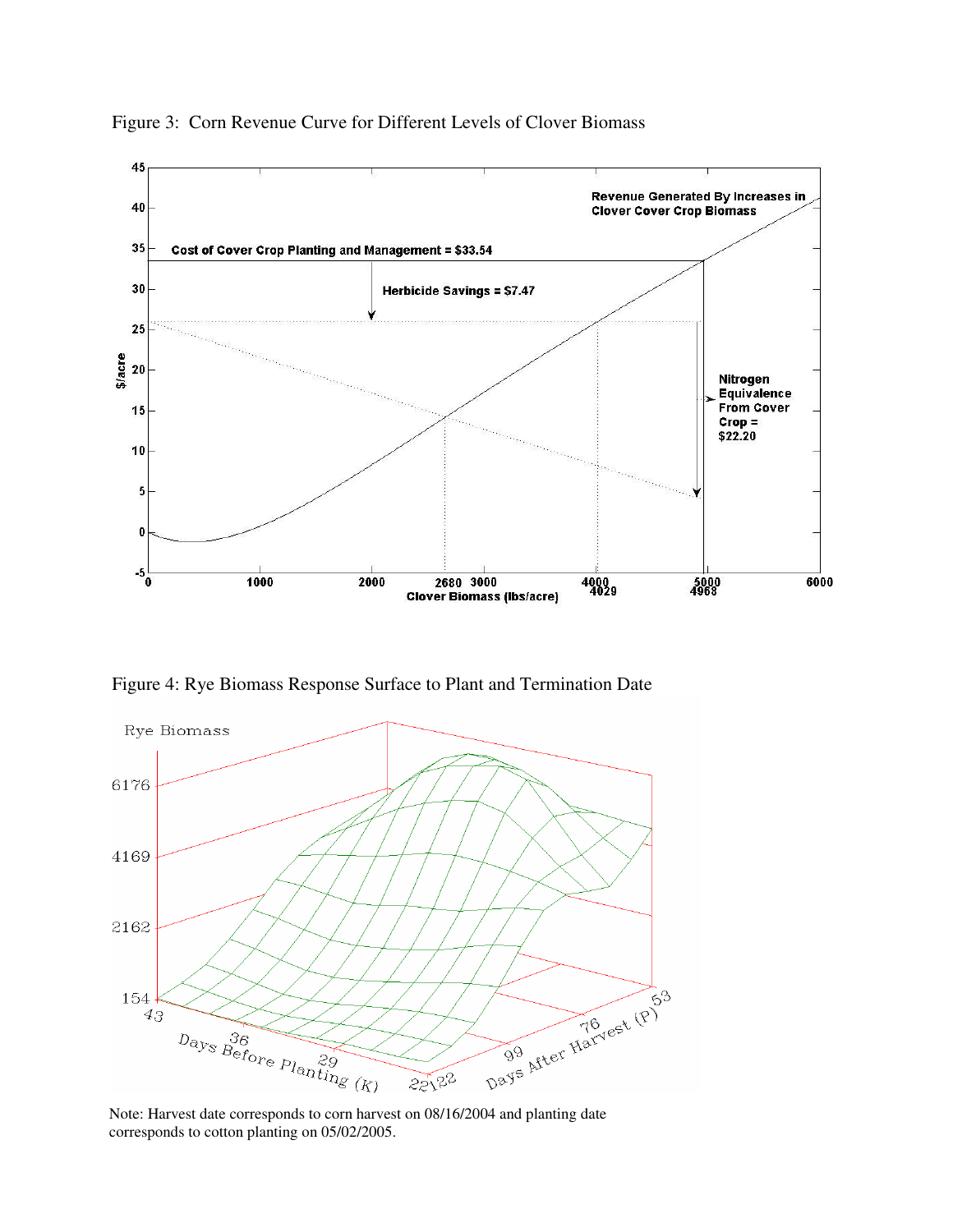approximately 4 weeks after cotton is harvested (*p*2). The termination dates were found to be insignificant for crimson clover, therefore any of the termination dates would suffice.

## **Conclusion**

 The inclusion of cover crops into cropping systems brings both direct and indirect costs and benefits to the farm. The purpose of this paper was to assess the economic impact of different levels of biomass associated with growing high residue cover crops used as an element of a conservation tillage system. The data suggests that rye and crimson clover cover crops used in a conservation tillage system can, in fact, be profitable to a farmer if managed properly and if economically viable levels of biomass are obtained from the cover crops.

## **References**

- Chambers, R.G. 1983. *Applied Production Analysis: A Dual Approach*. Cambridge, UK: Cambridge University Press. 326 p.
- Knezevic, Stevan Z., Sean P. Evans, Erin E. Blankenship, Rene C. Van Acker, and John L. Lindquist. 2002. Critical Period for Weed Control: the Concept and Data Analysis. *Weed Science*. 50:773-786.
- Littell, R.C., G.A. Milliken, W.W. Stroup and R.D. Wolfinger. 1996. *SAS System for Mixed Models*. Cary, NC.: SAS Institute Inc. pp.1-29.
- Morrison Jr., J.E., F.W. Chichester, D.E. Escobar. 1989. Measurement of Residue Cover with Dot Screens. *Journal of Soil and Water Conservation*. 44:542-544.
- Reeves, D.W. 1994. Cover Crops and Rotations. In Advances in Soil Science: Crop Residue Management. (J.L. Hartfield and B.A. Stewart, eds.) Boca Raton, FL: Lewis Publishers, CRC Press Inc. pp. 125-172.
- Snapp, S.S., S.M. Swinton, R. Labarta, D. Mutch, J.R. Black, R. Leep, J. Nyiraneza, and K. O'Neil. 2005. Evaluating Cover Crops for Benefits, Costs and Performance within Cropping Niches. *Agronomy Journal*. 97:322-332.
- Steiner, J.L., H.H. Schromberg, P.W. Unger, and J. Cresap. 2000. Biomass and Residue Cover Relationships of Fresh and Decomposing Small Grain Residue. *Soil Science Society of America Journal*. 64:2109-2114.
- Sustainable Agriculture Network. 1998. Managing Cover Crop Profitability,  $2<sup>nd</sup>$  edition. Handbook Series Book 3. Berlington, VT: Sustainable Agriculture Productions.